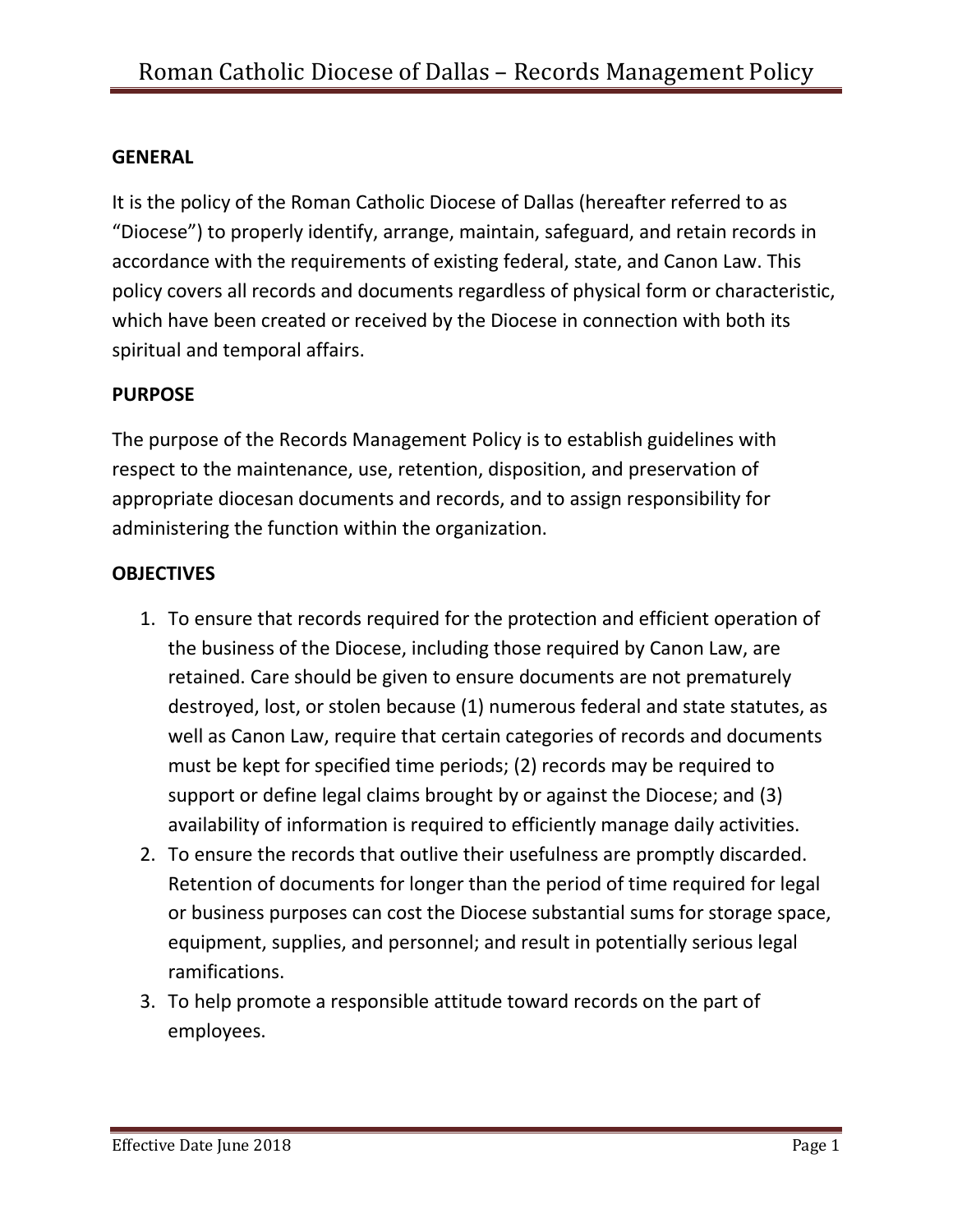# **SCOPE**

This policy applies to all official departments and parishes of the Diocese.

All records created or received in the course of official business are the property of the Diocese.

Vital records, such as Sacramental Records, and important records such as those having legal, financial, administrative, or historical value.

Records used in this policy refer to all recorded information (both physical and digital) including documents, letters, maps, books, photographs, films, sound recordings, tapes (magnetic and otherwise), electronic data processing records, images, emails sent and received, data bases, and other documentary material created, received, maintained or preserved by any department or employee of the Diocese in the course of transaction of business or ministry or in pursuit of its legal obligations.

The records maintained by the Diocese facilitate the information needs of employees and are not a public resource. The confidentiality of records and proprietary information must be protected. Certain restrictions on access to records within the Diocese may be imposed.

The Diocese acknowledges Canon Law 486 which mandates "all diocesan and parochial documents must be protected with the greatest of care."

### **ADMINISTRATION**

1) Ownership of Records:

All records created or preserved by a department, employee or representative of the Diocese in the course of employment or in the transaction of diocesan business are solely the property of the Diocese.

2) Conservation of Records:

No records shall be removed, destroyed, transferred, stored, or converted to another media or otherwise disposed of except in compliance with diocesan policies.

3) Retention Periods: Retention periods outlined in the Pastoral Center Records Retention Schedule are